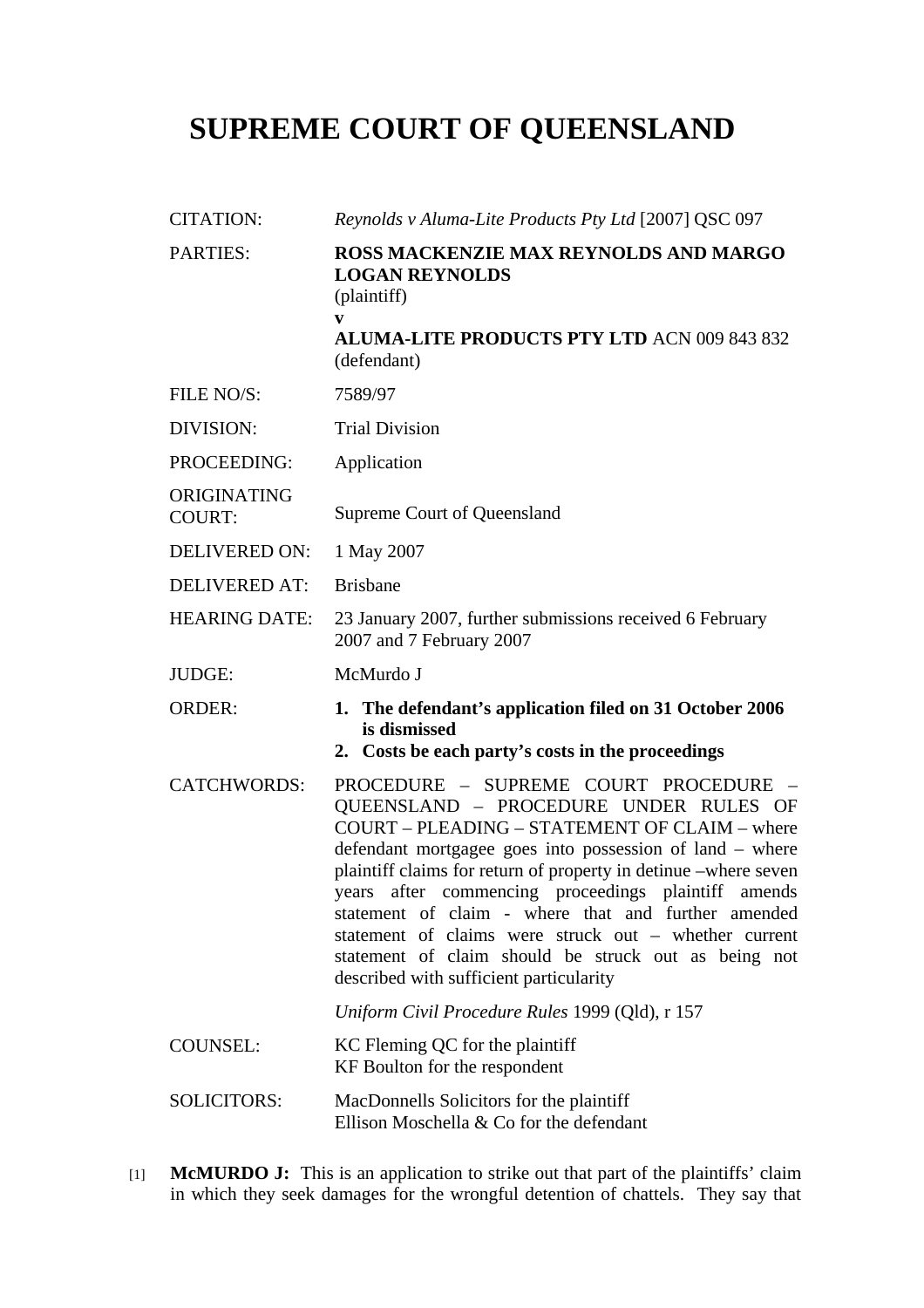the value of the items is \$189,364.69 and also that the defendant's retention of those items caused them to suffer further losses by not being able to use them in a business. Those consequential losses are now pleaded to be \$320,307.84 per annum "from 7 October 1996 until the trial of this action and into the future."<sup>1</sup> The defendant applies to strike out these allegations upon the basis that the plaintiffs have not given proper particulars of the chattels.

- [2] To understand the defendant's complaint it is necessary to discuss the history of this litigation and specifically this detinue claim. In 1994 the plaintiffs were the registered proprietors of a grazing property near Warwick. They borrowed money from the defendant which they secured by a mortgage over their real property, a bill of sale over certain items of farm equipment, a stock mortgage and a crop lien. By the following year they were in default and the defendant commenced proceedings against them to recover its debt. Judgment was given in its favour on 14 March 1996. That included an order for the recovery of possession of the mortgaged property.
- [3] The present defendant as mortgagee went into possession of the land on 5 October 1996. Undoubtedly there then were chattels on the land, some of which were subject to its bill of sale and others which were not. Within a few weeks, the Sheriff was in possession of some chattels which were not subject to the bill of sale but which he had seized under a warrant to enforce the mortgagee's judgment.
- [4] By the time these present proceedings were commenced on 15 July 1997 (in the Federal Court), the present defendant as mortgagee had sold most of the real property. The statement of claim filed on that date complained of the sale of the real property, pleading that the mortgagee had not been entitled to sell and further that it had sold at an undervalue. There was also a claim in detinue. To explain what that claim did and did not involve it is necessary to set out certain paragraphs from the pleading:
	- "7. On or about  $5<sup>th</sup>$  October, 1996, there were grain, cattle, horses and equipment, furniture and chattels not subject to the securities referred to in paragraphs 3 to 6 herein located on the property.

## **Particulars**

- (a) 200 tonnes of grain in the silos that was harvested prior to  $3<sup>rd</sup>$  May, 1995 and was not subject of the crop lien;
- (b) 350 head of cattle plus 3 horses, of which 275 head were removed by the Plaintiffs and RWL Wilson Pty Ltd as stock mortgagee leaving 75 head of cattle and 3 horses remaining on the property;
- (c) Various pieces of machinery used for farming, harvesting and earthmoving.

 $\frac{1}{1}$ 

Further amended statement of claim para 23(b)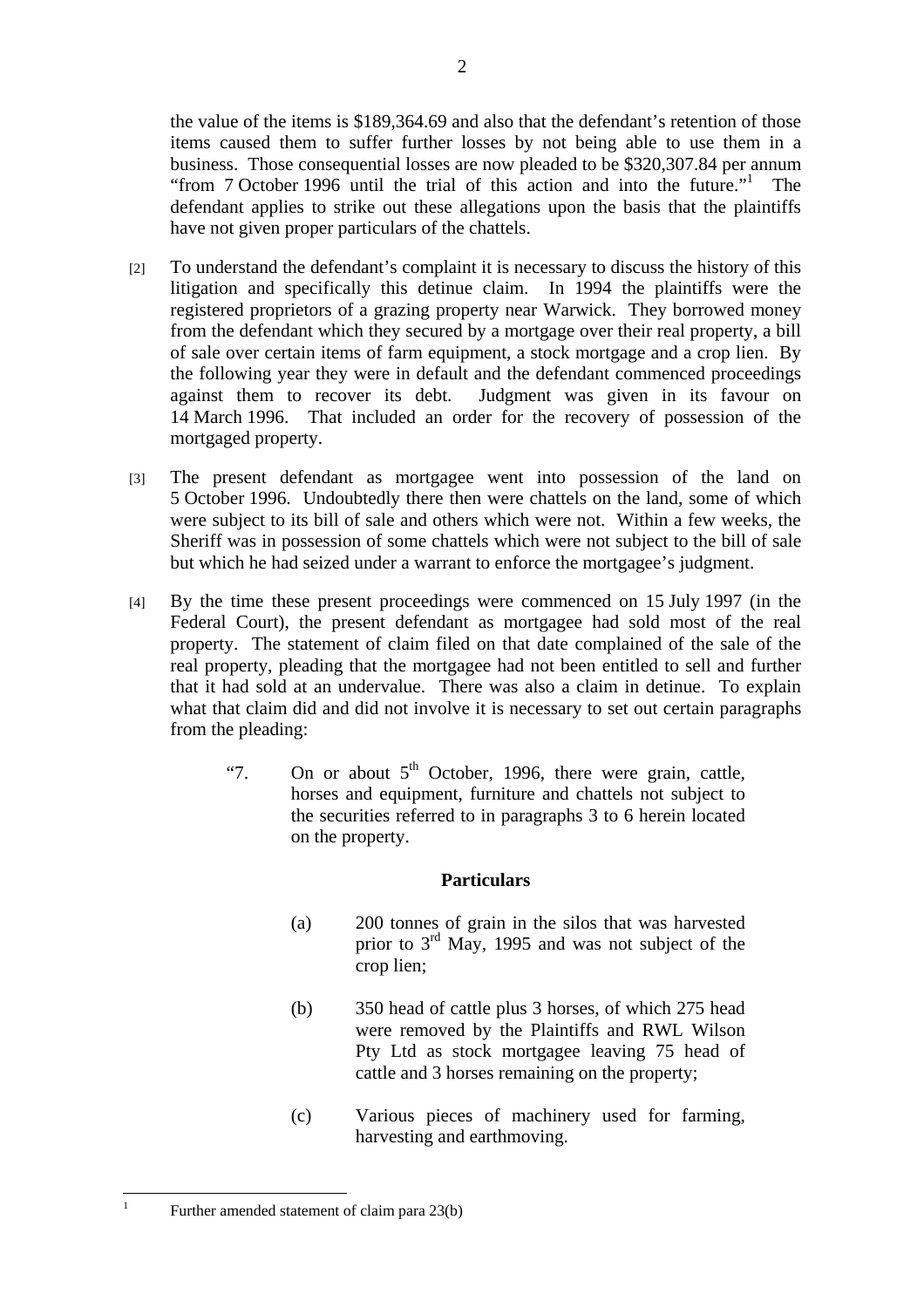3

- …
- 15. Further, despite repeated requests the Plaintiffs have failed to return the grain, cattle, horses, equipment, furniture and chattels referred to in paragraph 7.
- 16. At all material times:
	- (a) The Plaintiffs were the owners of the items referred to in paragraph 7 herein ("items");
	- (b) The plaintiffs were entitled to immediate possession of the items;
	- (c) The Plaintiffs had made a lawful demand upon the Defendant for the return of the items;
	- (d) Despite repeated requests the Defendant failed to return the said items to the Plaintiffs.
- 17. By reason of the Defendant's detention of the items the Plaintiffs have suffered loss and damage, particulars whereof are as follows:
	- (a) The value of the items;
	- (b) Further, by reason of the defendant's failure to return the items of machinery used for farming, harvesting and earthmoving referred to in paragraph 7(c), the Plaintiffs have been unable to earn a living as a harvesting – earthmoving contractor and have suffered loss and damage."
- [5] It is that claim as pleaded in 1997, in relation to the 'pieces of machinery' referred to in paragraph  $7(c)$ , which the plaintiffs say they wish to prosecute. By now it has become a claim of the order of more than \$3,000,000. As originally pleaded, the claim attempted no identification of the chattels. Nor did it identify the "lawful demand", or if it be different "the repeated requests", which the defendant is said to have disregarded.
- [6] The proceedings were then transferred to this Court. By 1998 the defendant had sold all of the mortgaged real property save for one parcel. On that remaining land were some chattels claimed by the defendant under its bill of sale and others to which it made no claim. Indeed it wanted them removed from the land so that it could sell it with vacant possession. A company controlled by a Mr Wilson<sup>2</sup> also held a bill of sale over some of the plaintiffs' personal property and Mr Wilson was complaining to the defendant that he was unable to recover the items the subject of that security. The plaintiffs, through their then solicitors, were involved in that dispute between Mr Wilson and the defendant, arguing that Mr Wilson should be able to enforce his company's security and that the defendant was wrongly retaining

 $\frac{1}{2}$ 

RWL Wilson Pty Ltd which was referred to in paragraph 7(b) of the Statement of Claim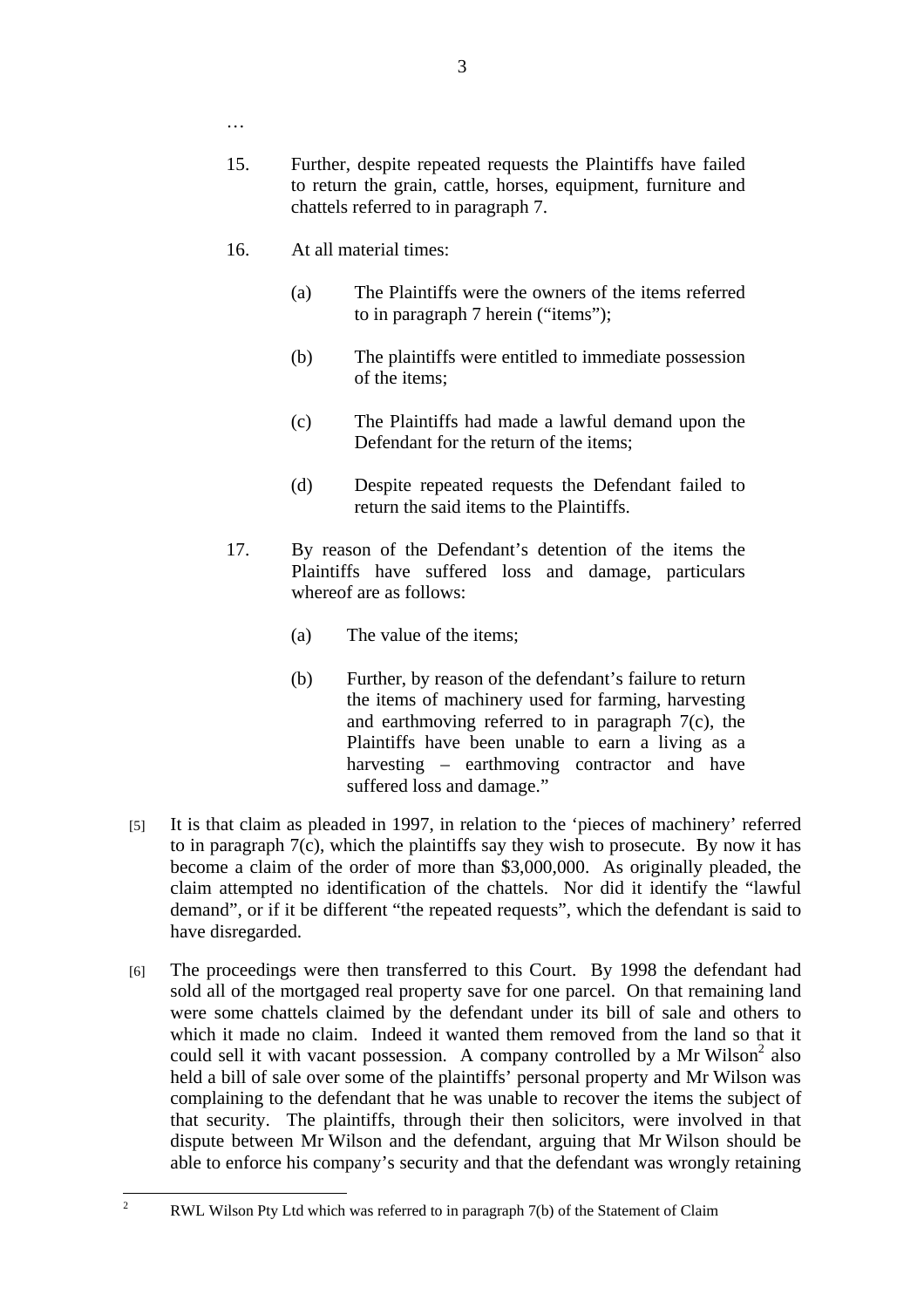possession of the items subject to it. Yet the defendant, through its solicitors, was apparently making no claim to the items claimed by Mr Wilson; instead its complaint was that they had not been removed by Mr Wilson.

- [7] In August 1998 the defendant applied for an order that certain items, to which the defendant made no claim, be sold and the proceeds paid into court. Those items were identified within the defendant's application and according to a valuation tendered by the defendant they were worth about \$41,000. Mr Wilson's company was made a respondent. That application was resolved by a consent order. Apparently the items claimed by Mr Wilson and some other items were then removed from the land before it was sold in 1998.
- [8] For some years after that very little happened in these proceedings. The plaintiffs were without funds and could not prosecute their action. The defendant had sold all of the real property and no doubt took the view that there was no point in seeking to recover the balance of its debt if the plaintiffs had no apparent means.
- [9] In August 2003 the defendant applied to strike out the proceedings for want of prosecution. I refused that application. As I then said, one important consideration was that, as the plaintiffs asserted and the defendant seemed not to dispute, the case was almost ready for trial. I noted that the defendant was unable to identify any particular prejudice from the plaintiff's delay. There was then no argument which related to the claim in detinue. I accept that this was because the defendant had assumed that the plaintiffs' 1997 pleading that the defendant had possession of some of their chattels had been resolved by the consent order in 1998. There appears to have been no complaint between 1998 and 2004 that there were other chattels which the plaintiffs would say had been wrongly detained.
- [10] The plaintiffs filed an amended statement of claim in August 2004. It revived the detinue claim and pleaded it with a particularity which was in stark contrast with the original pleading. Paragraph 7(c) was amended (and renumbered) to read as follows:
	- "(d) Various pieces of machinery used for farming, harvesting and earthmoving and other chattels, as particularised in Annexure "A" to this statement of claim ("the chattels")."

Annexure "A" was a formidable list spanning some 56 pages and listing over 1,500 items. It was a very detailed specification to the extent that it claimed "bolts & nuts" of precise numbers in particular sizes. On its face it was the product of a painstaking consideration of what items might have been on any of the mortgaged properties but not returned to the plaintiffs. For example, in relation to paint and painting equipment, the plaintiffs were able to assert that there were three (not four or five) paint rollers each of a value of \$22.54 and that there were 12 metres of sandpaper of a total value of \$52.08.

[11] This was an extraordinary pleading for its detail and also for its lateness. It purported to be a more detailed plea of the detinue case, pleaded some seven years earlier when the proceedings were commenced and when there had been no particularisation of the items whatsoever. In paragraph 19 of this 2004 pleading, the defendants asserted that the value of all of these items was \$778,331.59.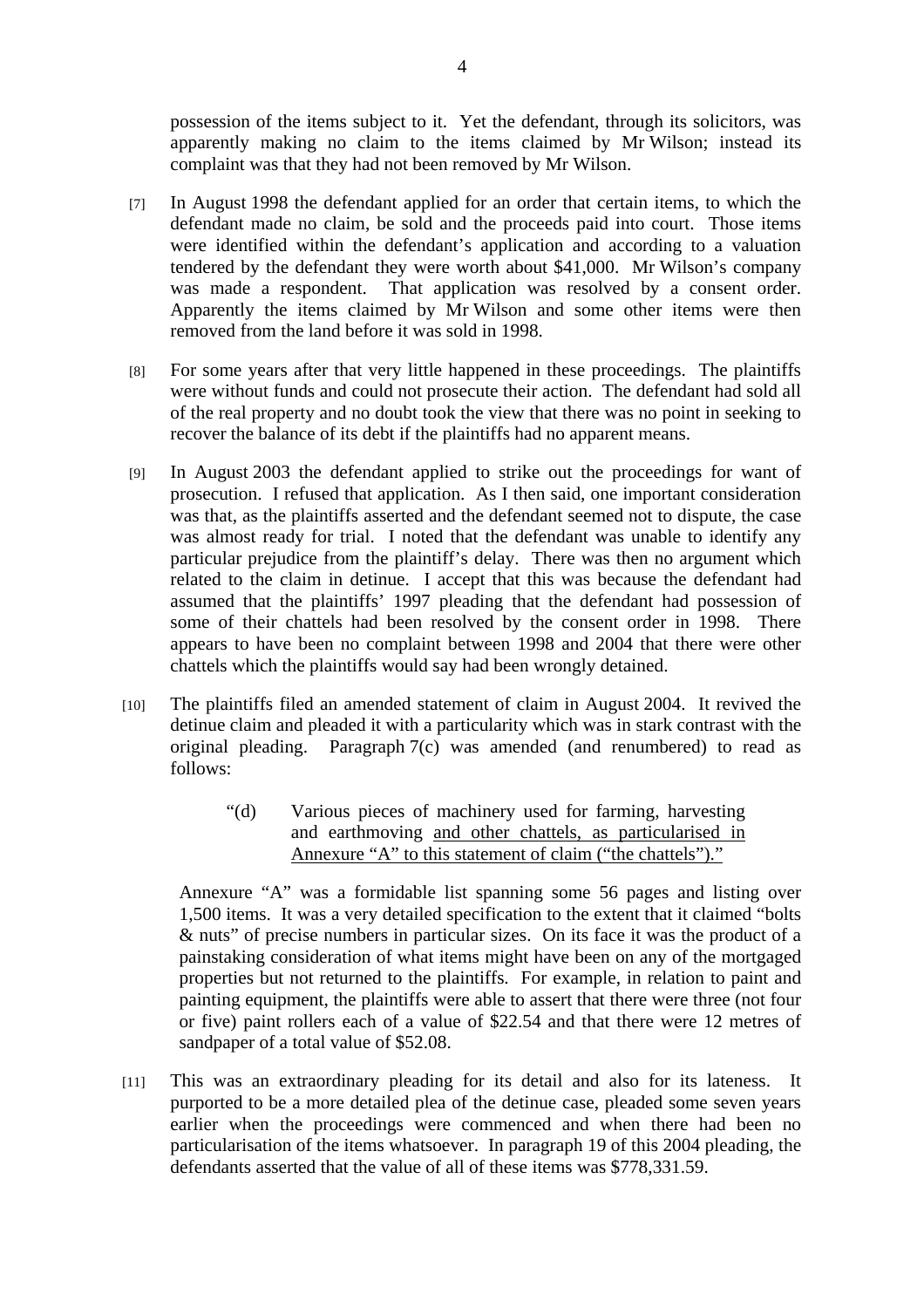- [12] The defendant applied to strike out that 2004 detinue claim, upon the basis that it was made too late and that with the passage of time, and with the defendant having sold the properties some six or seven years earlier, it was simply impossible for the defendant to meet the case.
- [13] The application came before Fryberg J, who held that everything within that Annexure "A" involved a new claim. He held that none of the items within that list were within the original statement of claim. He further held that they were new claims made outside the relevant limitation period so that the amendment required leave.<sup>3</sup> He said that if leave had been sought he would have refused it, so consistently with that, the amendments should be struck out. Fryberg J said: $4$

"I do not think that the mortgagors have adequately explained why these claims were not made an earlier time. Making them now has a considerable capacity to delay the hearing of the action and almost inevitably will mean that the mortgagee will be prejudiced by reason of its inability to garner evidence about the matters alleged. There is simply no reason shown why these claims could not have been made at an appropriate time. Making them now is likely to add enormously to the cost of the action, to delay it, to leave both sides in the hands of lawyers incurring additional cost for a lot longer and be contrary to the interests of justice. I do not think leave would be given if an application for leave were made. In my view, the amendments should be struck out. More precisely, I think it will be adequate for the terms of this order to be that the paras 7(b) and so much of 7(d) as was amended on 3 August be struck out."

- [14] The result was that the detinue claim was reduced to its original terms, in which no item or the demand for it had been identified. The defendant could have been forgiven for believing that this was the end of the detinue claim, given the delivery of chattels pursuant to the consent order in 1998.
- [15] However the plaintiffs filed another statement of claim on 10 January 2005. Paragraph 7(d) of this pleading was as follows:
	- "(d) Various pieces of machinery used for farming, harvesting and earthmoving

## Particulars

## Refer Annexure "A"."

Annexure "A" was a one page document listing chattels by a more general description than the previous pleading. But whatever doubt might have existed as to the correlation between this list and the list which Fryberg J had struck out was dispelled by the allegation in this pleading (paragraph 19) that these items were worth (again) \$778,331.59. Clearly then they were the same items the subject of the amendment which Fryberg J had struck out.

 3  $\frac{3}{4}$  *UCPR* r 376

Ex-tempore judgment, 16 December 2004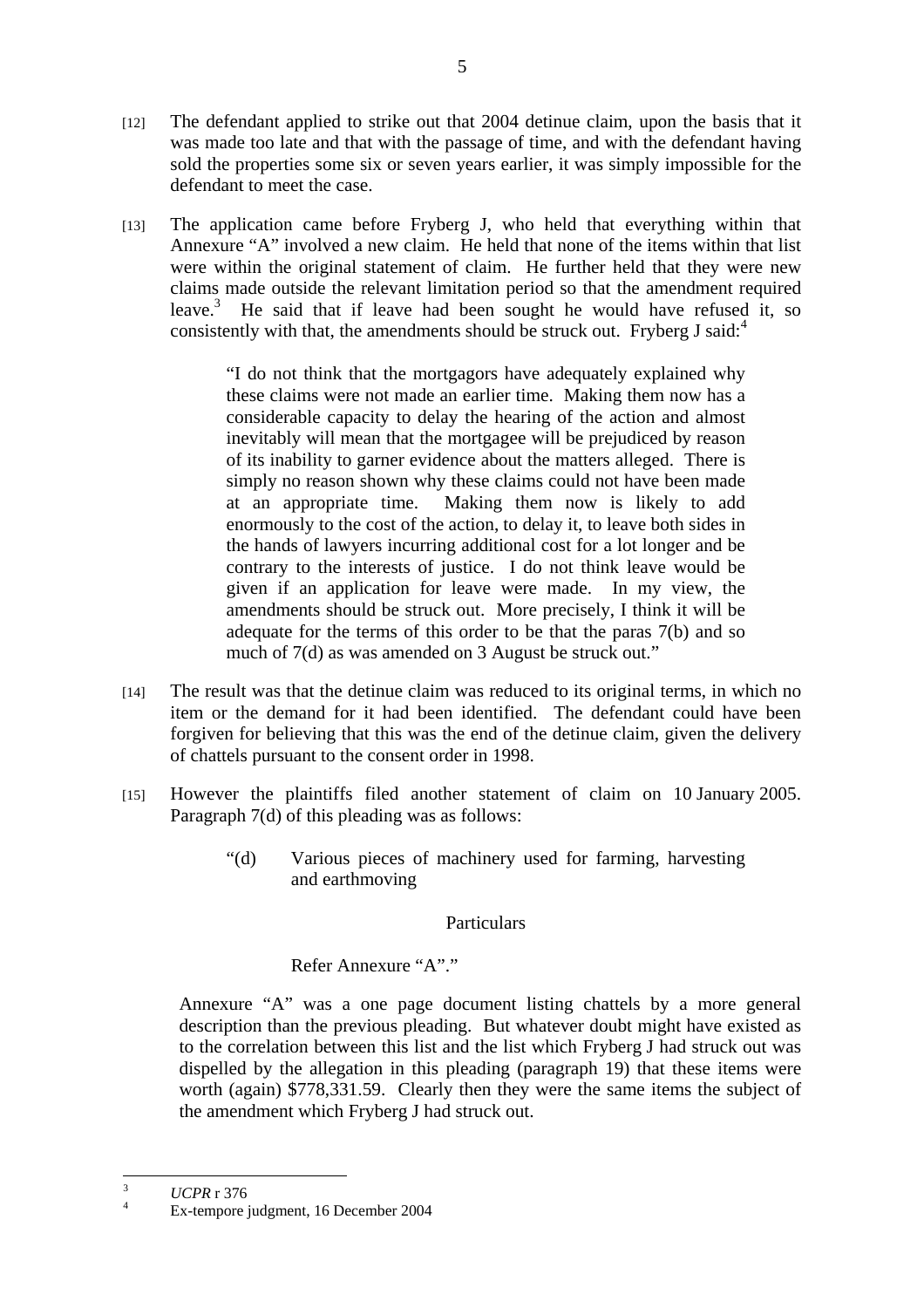- [16] The case came before the court again in May 2005 in relation to this and other issues. When the defendant complained that the plaintiffs had delivered a pleading in disregard of the order of Fryberg J, Moynihan SJA held that there were so many other problems with this pleading that it should be struck out in its entirety and he so ordered. He further ordered that the plaintiffs would have to obtain leave to file another statement of claim.
- [17] About a week later the plaintiffs served a draft statement of claim. This version made the claim for detinue in relation to very many items set out in an Annexure "B", which consisted of 27 pages listing some 1,442 items said to have a total value of \$755,774.84. The plaintiffs applied for leave to file that statement of claim. That came before Wilson J on 13 July 2005. The defendant argued that the pleading largely repeated what had been struck out by Fryberg J. Her Honour said that on a "cursory glance" of the present pleading, the first 1,348 items were repetitions of those which had been struck out and the others were "new". She acknowledged the possibility that within that second group there were items which were within the part which Fryberg J had struck out. Her order was that the plaintiffs have leave to file a further amended statement of claim as proposed, but subject to the condition that the annexure referred to in the detinue claim "may not contain items that were in Annexure "A" to the pleading filed on 3 August 2004 and considered by Justice Fryberg."
- [18] On 1 August 2005 the plaintiffs filed a statement of claim which they said complied with that order. It claimed in detinue in relation to items within its Annexure "B" which was a five page document listing some 243 items said to have a total value of \$192,033.03. The defendant objected to this again saying that much of this list consisted of items struck out by Fryberg J. The defendant applied to strike them out and the application again came before Wilson J. On that occasion the plaintiffs' counsel conceded that there had been a few items of that kind, but relied upon an affidavit from the plaintiff Mr Reynolds to the effect that most of the items in this pleading were different chattels from any of those within what had been struck out by Fryberg J. Wilson J decided that this dispute could not be determined in the Applications List and that it should be decided by the trial judge. On 31 October 2005, her Honour gave the plaintiffs leave to amend the statement of claim to remove those few items conceded by the plaintiffs but otherwise declined to strike out the pleading.
- [19] The result was the current pleading which was filed on 3 November 2005, which pleads the wrongful detention of some 241 items in an annexure of five pages and having a total value of \$189,364.69. There remains the claim for consequential loss in which the plaintiffs say that because of the alleged failure to return those chattels, "the plaintiffs have been unable to earn a living as a harvesting – earthmoving contractor", that they have suffered loss and damage of some hundreds of thousands of dollars every year from October 1996 and that they will do so "into the future".
- [20] The plaintiffs' position then is that none of these 241 items was within the extensive and apparently comprehensive list in their 2004 pleading. The present pleading complains of, amongst other things, nuts and bolts apparently corresponding with what was struck out by Fryberg J. But the plaintiffs say that they were different nuts and bolts. In all of this, there has been no explanation by the plaintiffs as to why they overlooked so many items in preparing the extensive list in the 2004 pleading.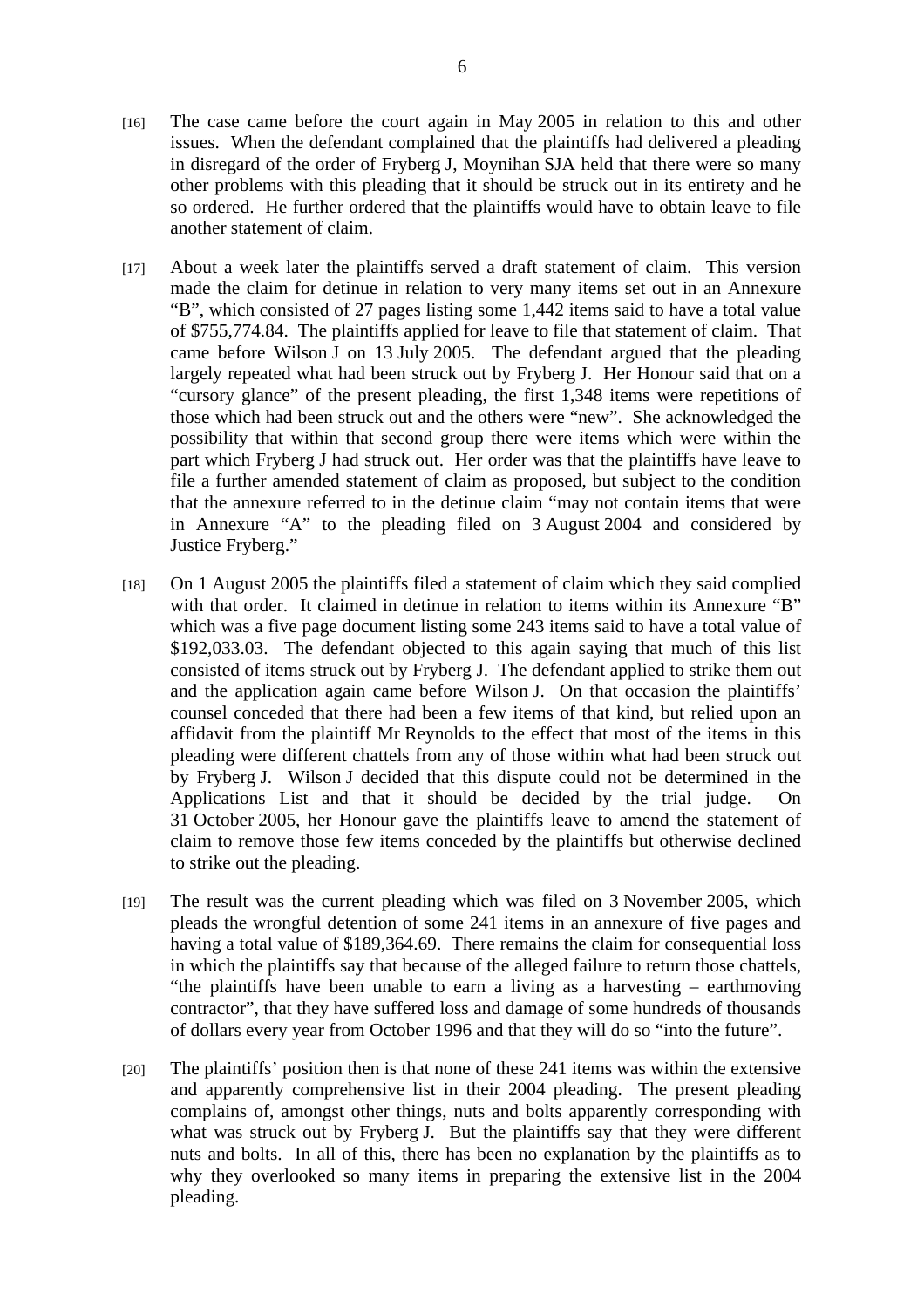- [21] The suspicion that the items are much the same as claimed in 2004 is increased by the successive claims for lost income from the use of the relevant chattels. The 2004 pleading did not quantify that consequential loss claim. Nor was it quantified in the January 2005 pleading. In the (draft) pleading of May 2005 the consequential loss was claimed to be \$800,769.60. This was detailed in a schedule listing 62 items, against each of which was a calculation of the gross income per year lost from the unavailability of the item. In the pleading of 1 August 2005, in which the items were reduced to a value of \$192,033.03, there was a claim for consequential loss of \$319,827.84. This was again according to a schedule listing 62 items. The description of these 62, and the gross income per year said to have been lost by the unavailability of each, was the same as that in the previous pleading. The difference was that the plaintiffs were now allowing for the expenses involved in the use of an item so that they were claiming losses in the nature of net profits. In the current statement of claim there are the same 62 items in the list in which consequential losses of \$320,307.84 are claimed. There is very little difference between the content of this schedule and that of its predecessor.
- [22] So a comparison of these consequential loss claims indicates that the plaintiffs are claiming that they lost income from the unavailability of the items presently the subject of their claim in almost precisely the same amounts as the lost income which they had claimed from the unavailability of the items which had been pleaded in 2004. But whatever grounds there may be for suspecting that the plaintiffs are simply repleading what Fryberg J disallowed, the present application does not ask me to decide that matter. Rather it complains that the particulars of the current list are not sufficient to enable the defendant to prepare its response. No doubt the defendant has considered that it should not reargue here what Wilson J said should be decided by the trial judge.
- [23] The defendant sought further particulars of that list of items. When that application came before me last year I assumed that the plaintiffs had extensive records from which they would seek to prove the presence of the items on the properties, because they had been able to specify them with such precision. I thought that if the plaintiffs identified those documents the defendant's difficulty could be largely overcome. So I ordered that the plaintiffs identify, in relation to each item, any document upon which the plaintiffs intend to rely to prove the item was on the property on or after 5 October 1996 as they allege in paragraph 7(c) of the pleading. I adjourned the application for that to be done. The matter returned on 5 December 2006 by which time the plaintiffs had purported to comply with that direction by the production of a very extensive compilation of documents. Most of the documents are photographs. The defendant then complained that this purported identification of the documentary evidence was effectively useless. But the plaintiffs said, in effect, that the defendant's representatives simply had not understood what was provided to them. I directed the solicitors to confer about that. That came to nothing and the application to strike out these paragraphs came back on for hearing.
- [24] It is unnecessary to extensively describe this compilation of documents. In no case does any document directly evidence the presence of the item on the mortgaged properties in October 1996, or otherwise. In particular none of the photographs demonstrates that. Instead the plaintiffs will seek to use the photographs in an indirect way as their counsel explained. For example, in seeking to prove that certain accessories for a plough were present, the plaintiffs will tender a photograph,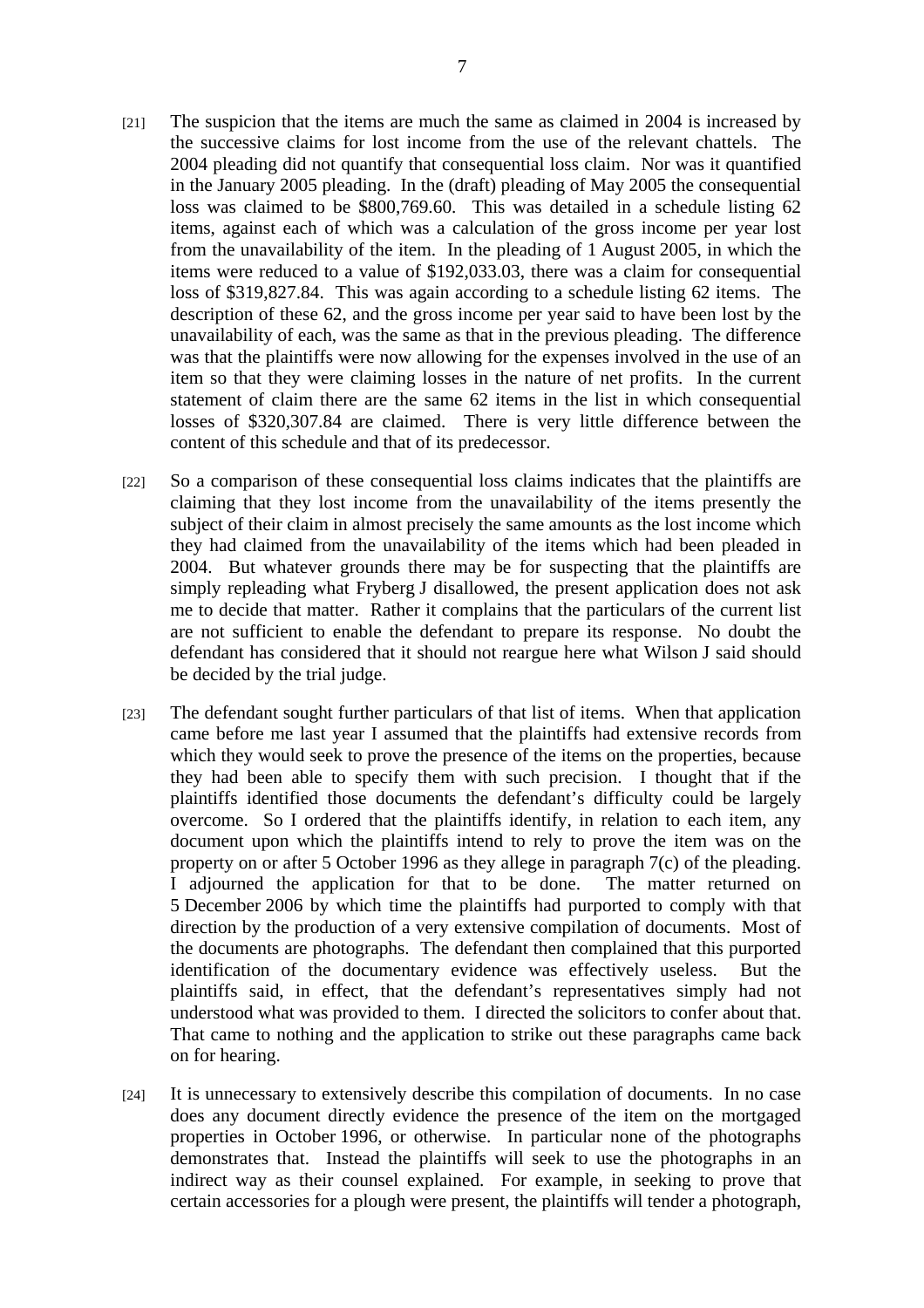not of those things, but of the plough itself, to which they will add their own oral evidence that the plough had those accessories. So ultimately the case will be proved or otherwise by the plaintiffs' oral testimony.

- [25] The present application to strike out paragraph  $7(c)$  (as it is now renumbered) and its annexure is made upon the basis that the plaintiffs have not complied with UCPR r 157, which requires a party to include in a pleading particulars necessary to define the issues for and prevent surprise at the trial, to enable the opposite party to plead and to support a matter which is specifically pleaded under r 150. Rule 150 is relevant here only insofar as it requires the plaintiffs to plead "every type of damage claimed".
- [26] The defendant argues that in order to defend this claim it "needs to be able to identify the particular chattels and to obtain valuation evidence in relation to them." It says that from what has been provided by the plaintiffs, it cannot obtain valuation evidence simply because not enough is known of the items. There are no photographs or other documents describing them, apart from their description within the list. The plaintiffs are under the same difficulty, despite their confidence that they will be able to prove the current values of these items. In their pleading they assert a value for each item but it appears that they have asserted a replacement cost rather than the present value of what was on the property in 1996. That is apparent from evidence that they have approached a valuer who has said that he would be able to value the items.
- [27] I accept that the defendant is significantly disadvantaged in meeting this detinue case. But that is not because the claim is now without sufficient particulars of the items. The items are described in clear and precise terms. The defendant should be under no misunderstanding as to what is now said to have been on the property when the defendant went into possession. The defendant's real difficulty comes from the claim being made so late. There was no specification of any item until 2004. And accepting for the present, as the plaintiffs maintain, that none of the items the subject of this pleading was within the 2004 list, it follows that the defendant was not told that it was being sued for the wrongful retention of these particular items until 2005.
- [28] The basis upon which the present application to strike out is made, which is that the items are not described with sufficient particularity, is not established. Accordingly the defendant's application must be dismissed.
- [29] However the issues relating to this detinue claim are yet to be properly defined. The plaintiffs need to plead the current value of these items. They may need to replead also the claim for consequential loss because, as I have discussed, the present pleading appears to be the same as that made for what the plaintiffs say is a discrete group of chattels. Further, it appears that the parties have not focused upon the nature of the claim, which is one in detinue. The claim involves much more than the proof of what personal property of the plaintiffs was left upon the real properties on 5 October 1996. It involves the consideration of what items, if any, were wrongfully detained by the defendant. Did the plaintiffs demand the delivery up of *these* items? Within the letter from the plaintiffs' solicitors to the defendant's solicitors dated 22 April 1997, which is the demand relied upon for this claim, was there a demand for these items? Were the items in the possession of the defendant as at that date, or were they in the possession of the Sheriff or someone else by